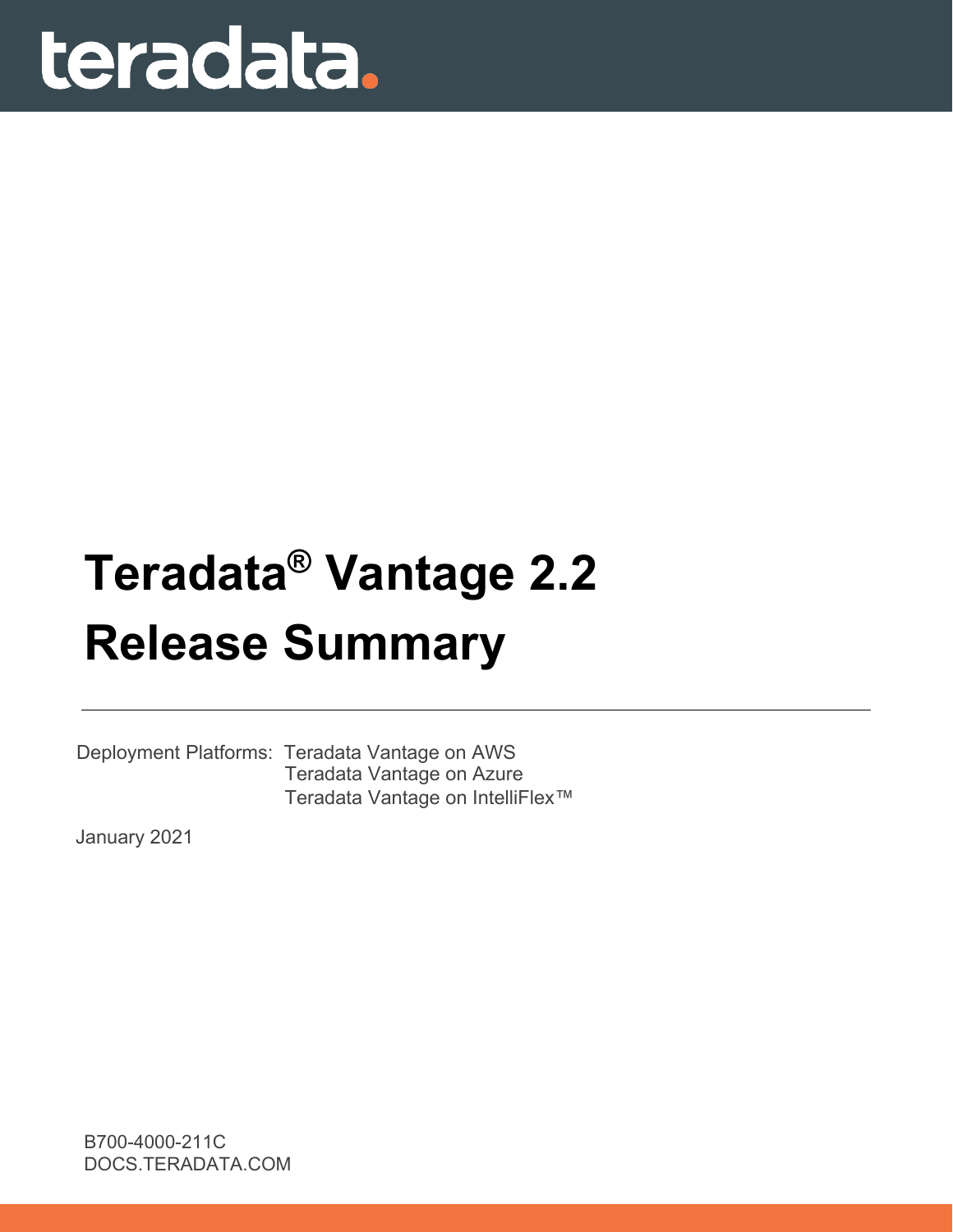## **Copyright and Trademarks**

Copyright © 2021 by Teradata. All Rights Reserved.

All copyrights and trademarks used in Teradata documentation are the property of their respective owners. For more information, see [Trademark Information](https://docs.teradata.com/access/sources/dita/map?dita:mapPath=wbc1537988759565.ditamap).

#### **Product Safety**

| Safety type    | <b>Description</b>                                                           |
|----------------|------------------------------------------------------------------------------|
| <b>NOTICE</b>  | Indicates a situation which, if not avoided, could result in damage to       |
|                | property, such as to equipment or data, but not related to personal injury.  |
|                | Indicates a hazardous situation which, if not avoided, could result in minor |
| <b>CAUTION</b> | or moderate personal injury.                                                 |
|                | Indicates a hazardous situation which, if not avoided, could result in death |
| <b>WARNING</b> | or serious personal injury.                                                  |

#### **Warranty Disclaimer**

**Except as may be provided in a separate written agreement with Teradata or required by applicable law, the information contained in this document is provided on an "as-is" basis, without warranty of any kind, either express or implied, including the implied warranties of merchantability, fitness for a particular purpose, or noninfringement.**

The information contained in this document may contain references or cross-references to features, functions, products, or services that are not announced or available in your country. Such references do not imply that Teradata Corporation intends to announce such features, functions, products, or services in your country. Please consult your local Teradata Corporation representative for those features, functions, products, or services available in your country.

The information contained in this document may be changed or updated by Teradata at any time without notice. Teradata may also make changes in the products or services described in this information at any time without notice.

#### **Feedback**

To maintain the quality of our products and services, email your comments on the accuracy, clarity, organization, and value of this document to: [docs@teradata.com](mailto:docs@teradata.com).

Any comments or materials (collectively referred to as "Feedback") sent to Teradata Corporation will be deemed nonconfidential. Without any payment or other obligation of any kind and without any restriction of any kind, Teradata and its affiliates are hereby free to (1) reproduce, distribute, provide access to, publish, transmit, publicly display, publicly perform, and create derivative works of, the Feedback, (2) use any ideas, concepts, know-how, and techniques contained in such Feedback for any purpose whatsoever, including developing, manufacturing, and marketing products and services incorporating the Feedback, and (3) authorize others to do any or all of the above.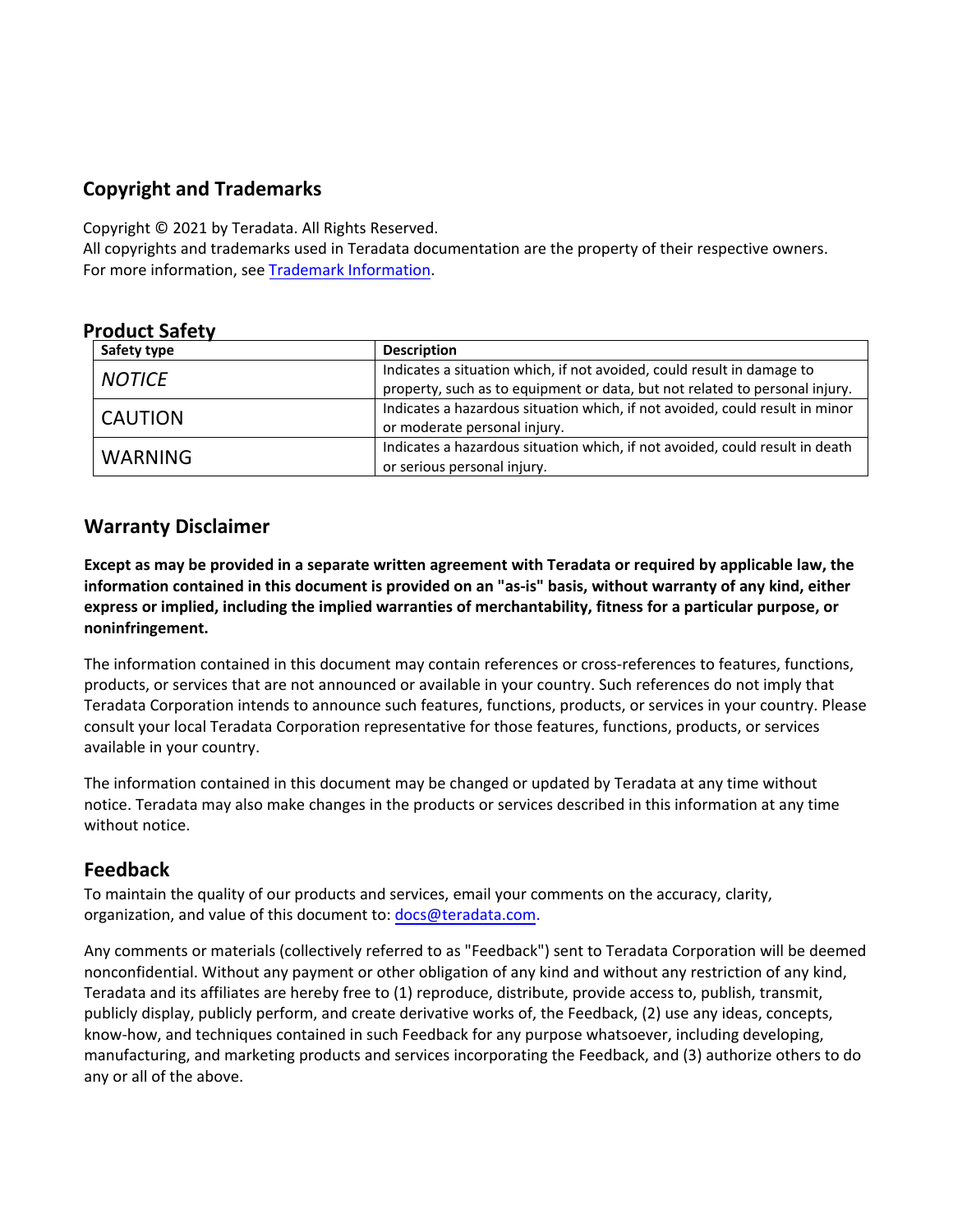Teradata Vantage™ is our flagship analytic platform offering, which evolved from our industry-leading Teradata® Database. Until references in content are updated to reflect this change, the term Teradata Database is synonymous with Teradata Vantage.

Advanced SQL Engine (was NewSQL Engine) is a core capability of Teradata Vantage, based on our best-in-class Teradata Database. Advanced SQL refers to the ability to run advanced analytic functions beyond that of standard SQL.

The following lists the fixed and known issues in this release. If you experience any of the following issues, open an incident with Teradata Customer Support and include the Reference ID in your description.

# **Com patibilit y Matrix**

For component compatibility information:

- 1. Go to [support.teradata.com.](https://support.teradata.com/csm)
- 2. Log in.
- 3. Search for KB0027406.

## **Ke y Features**

Vantage on AWS/Azure/IFX 2.2.0.0 contains the following:

• New WRITE\_OS table operator providing users the ability to directly write to object stores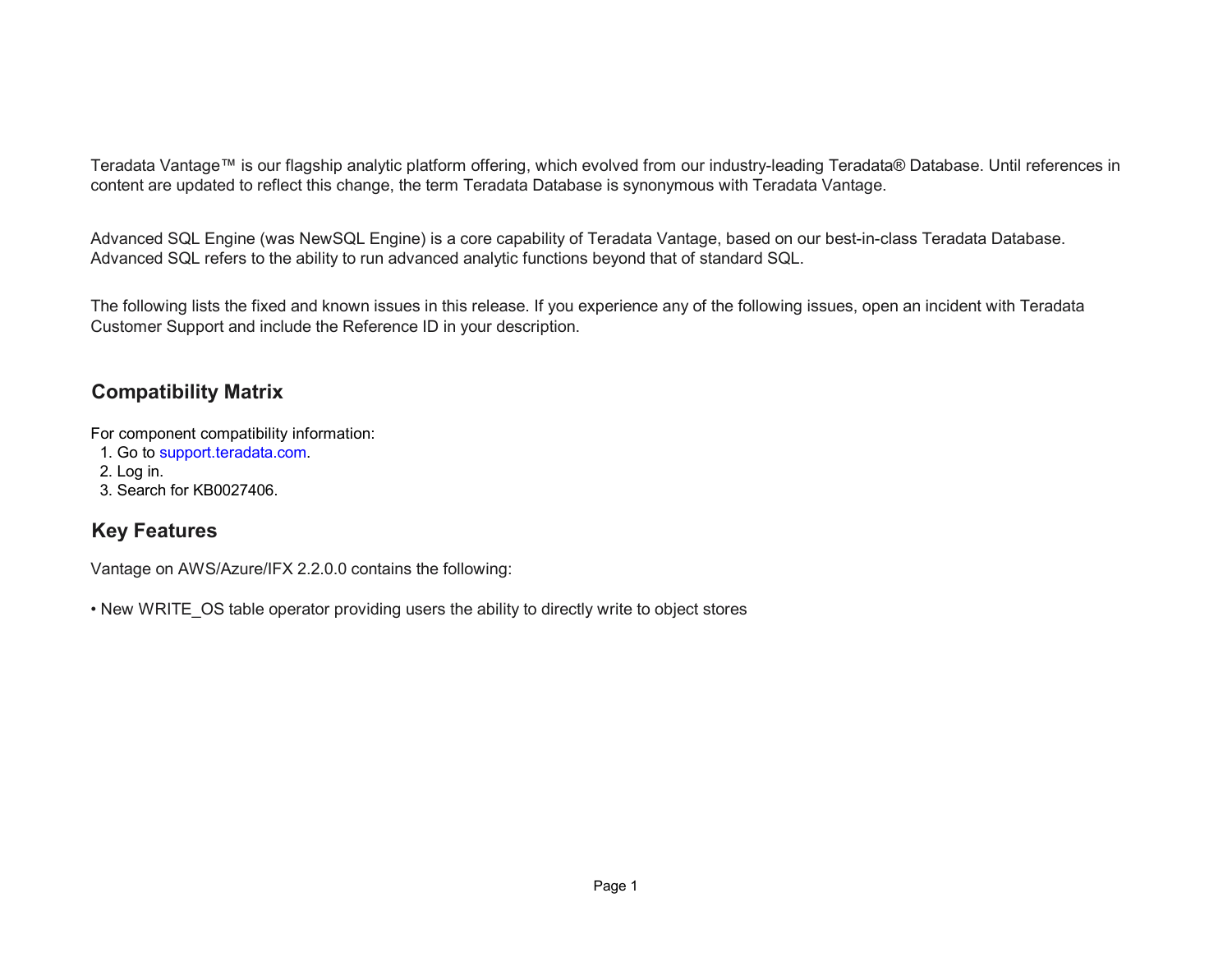# **Fixed Issues**

#### **Advanced SQL Engine**

| <b>Reference ID</b> | <b>Description</b>                                                                                                                            |
|---------------------|-----------------------------------------------------------------------------------------------------------------------------------------------|
| SQLE-847            | -------------------TD17.05.00.00                    OPNPDE-TVSA DRs-------------------                                                        |
|                     |                                                                                                                                               |
|                     | 17.05.00.00 created 10/12/20 *****                                                                                                            |
|                     |                                                                                                                                               |
|                     | OPNPDE:                                                                                                                                       |
|                     | DR 194167 Priority 2                                                                                                                          |
|                     | MergeArrayFreeMrgContext() function frees the allocated kernel memory using syskmemfree(), which intern calls vfree() to release vmalloc      |
|                     | memory. Flood of these free requests from sleep able context creating the situation.                                                          |
|                     | DR 194251 Priority 2                                                                                                                          |
|                     | start with debug test case in file sysdbgcmds.exp script of sdtplus test suite fails because dbs was not up within the expected timeout.      |
|                     | DR 194257 Priority 2                                                                                                                          |
|                     | Observed that set prompt test case was incorrectly passed before the prompt appeared. So, whenever the prompt did not appear before the next  |
|                     | test case started executing it caused the next test case to fail.                                                                             |
|                     | DR 194260 Priority 2                                                                                                                          |
|                     | OPNPDE: Softlockup panic during huge page locking.                                                                                            |
|                     | DR 194285 Priority 2                                                                                                                          |
|                     | Reshog GSCTOOLS parses "puma -T -A -I" command output for CPU and IO usage and it presents some overhead to run it.                           |
|                     | DR 194314 Priority 2                                                                                                                          |
|                     | Database Node Panic in sch_boost_active with schstat EXTENDEDSTATS enabled                                                                    |
|                     | DR 194320 Priority 2                                                                                                                          |
|                     | Sometimes test case 0210 failing with timeout issues                                                                                          |
|                     | DR 194326 Priority 2                                                                                                                          |
|                     | If rssdip.bteq file has 2 alter statements for ResUsuage tables and if the 1st ALTER succeeded and the 2nd ALTER failed for some reason, then |
|                     | running of DIPRUM will fail with 5628 error.<br>DR 194371 Priority 3                                                                          |
|                     | Intermittent failure in SLG test with below error:                                                                                            |
|                     | Tests report "No PDE state found"                                                                                                             |
|                     |                                                                                                                                               |
|                     |                                                                                                                                               |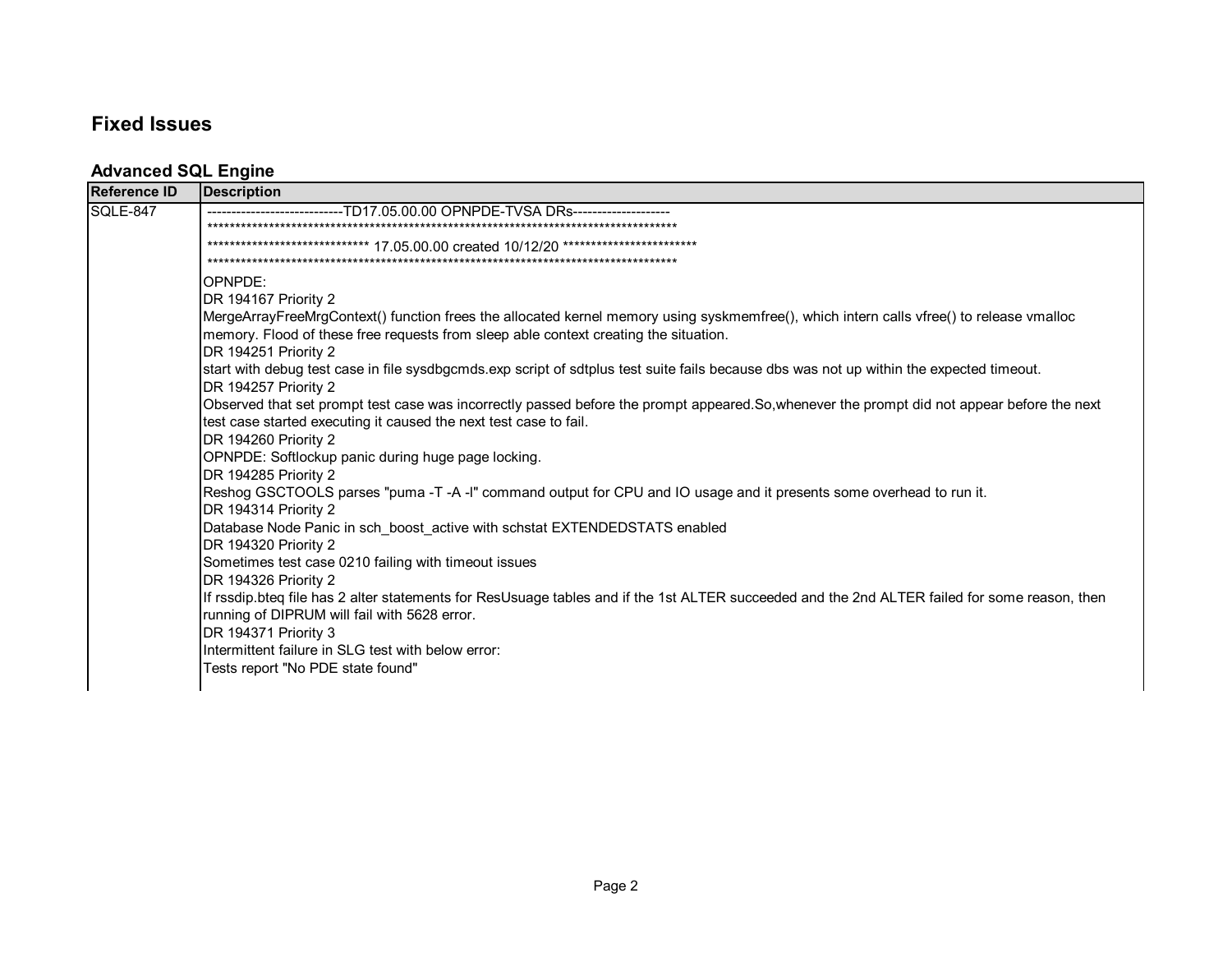DR 194553 Priority 2 PSF CPU HL leads to Java UDF hang DR 194560 Priority 2 TPA got restarted with 10121 event as tpasuspend got signal 12 DR 194569 Priority 2 Issue #1 Add missing RSS metrics to opnpde for Write\_NOS. Issue #2 TIME/TIMESTAMP precision value in Parquet Foreign Table is less than the precision value written to Parquet. Originally, decimal values would just get truncated to fit the Foreign Table, but after fix will return error. Issue #3  $=$  = = = = = = = Additional changes for DBScontrol NOS fields 7-10. Issue #4  $=$ ======= Increase the limit of input row size from 16,000,000 to 16,776,192 to match with the read side. DR 194570 Priority 2 FD leaks in tpasuspend causing failure in subsequent file open operations. TVSA: DR 193769 Priority 2 We hit a segfault in ElasticTCoreAccess on startup, when elastic Tcore package are installed on a non-IFX system. DR 194453 Priority 3 Devices with long name not display correctly in tvam. DR 194470 Priority 2 After a node failed on Wells Fargo's system, the HSN was unable to join the configuration. DR 194499 Priority 2 Causes I/O errors, FATAL vprocs, and the system going to DOWN/HARDSTOP during Teradata startup. -----------------------TD17.05.00.00 TDGSS/teragssAdmin DRs-------------DR 194130 Priority 2 Change Artifactory JSON template and Clearcase config spec for OpenSSL to 1.1.1g for server DR 194567 Priority 3 Certlink is failing when integrating Idaps because the tool is using PDE perl and there is no PDE on Unity's system. DR 194716 Priority 2 License files are missed in TDGSS package during build in GIT for 17.10 and 17.0.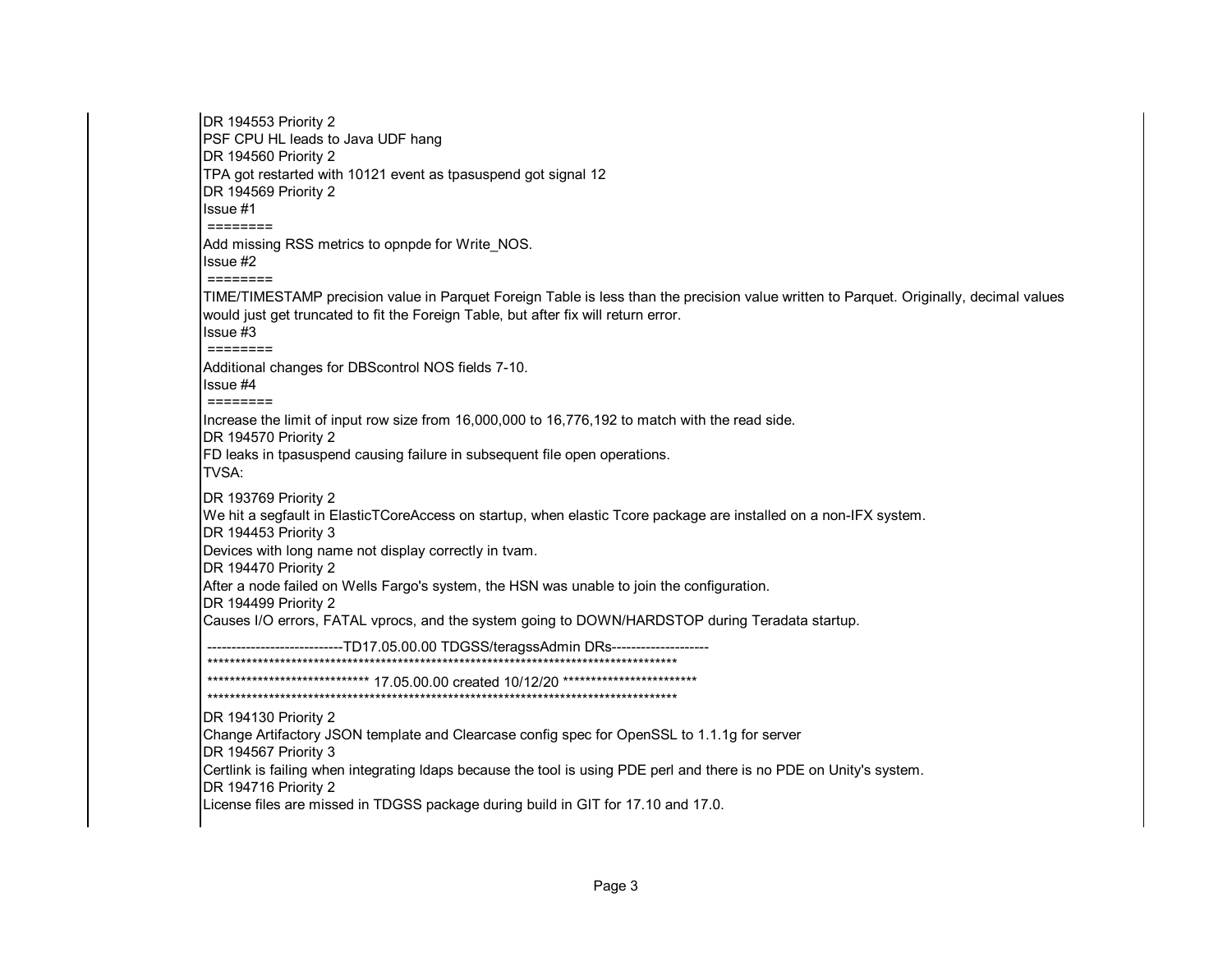|                                                                    | -------------------------TD17.05.00.00 TDBMS DRs--------------------------------                                                                                                                                                                                                           |
|--------------------------------------------------------------------|--------------------------------------------------------------------------------------------------------------------------------------------------------------------------------------------------------------------------------------------------------------------------------------------|
|                                                                    |                                                                                                                                                                                                                                                                                            |
|                                                                    |                                                                                                                                                                                                                                                                                            |
| DR 193724 Priority 2                                               |                                                                                                                                                                                                                                                                                            |
| version to 16.20.32.21 or later using ARC.<br>DR 194476 Priority 2 | The post_data_restore script reports a 3807 Object 'SystemFE.CDS_Exclusions' does not exist error during a migration from a pre-16.20.32.21                                                                                                                                                |
| DR 194645 Priority 2                                               | Restart loop due to CI/CID mismatches during Fsys startup with SNAPMI feature enabled.                                                                                                                                                                                                     |
| 2. out_encoding is used as 'ASCII' or 'Base64M'.                   | select query having From_Bytes() will never completes and aborting that session will be in aborting state, when below condition met-<br>1. From_Bytes() input column/string datatype is BLOB and it contains data > 65,535 bytes.                                                          |
| DR 194649 Priority 2                                               |                                                                                                                                                                                                                                                                                            |
| DR 194694 Priority 2                                               | DSA restore job may cause error 10808 during DSA checkpoint processing                                                                                                                                                                                                                     |
| has the constraint access.<br>DR 194703 Priority 2                 | Whenever a query needs multiple access rights and also needs a constraint access. If any of the access-rights checks got failed, the correct<br>error will not be reported. Only Failure 5611 The user does not have CONSTRAINT ASSIGNMENT right will be reported even thought the user    |
| script phase.<br>DR 194723 Priority 2                              | The node on which DSMAIN listener is running, over the time with running DSA jobs, most of the memory will be consumed by DSMAIN listener.<br>DR 194717 Priority 2 If there are many SJIs on the source systems, migration will take time in post script as SJIs are recreated during post |
| DR 194724 Priority 2                                               | TDWM settings are not applicable when TASM is disabled on the system. So, max parallel build option is not applicable when TASM is disabled.                                                                                                                                               |
|                                                                    | With ALTER Table MAP and TBBLC as FALSE, we do not generate and redistribute HeatMAP which may affect the DATA Temperature.<br>DR 194729 Priority 2 User installed scripts not running when secure zones is enabled.                                                                       |
| on DATE column is picked.                                          | DR 194733 Priority 1 Wrong result could happen for query with conditions on DATE column and using EXTRACT, and a join index with conditions                                                                                                                                                |
|                                                                    | ---------------------TD17.05.00.00 TCHN DRs-----------------------                                                                                                                                                                                                                         |
|                                                                    |                                                                                                                                                                                                                                                                                            |
| DR 194718 Priority 2                                               |                                                                                                                                                                                                                                                                                            |
| TCHN-40 : failure to handle short writev()                         |                                                                                                                                                                                                                                                                                            |
| DR 194719 Priority 2                                               |                                                                                                                                                                                                                                                                                            |
|                                                                    | TCHN-38: Bteq Export regression introduced after applying the fix for DR 190384                                                                                                                                                                                                            |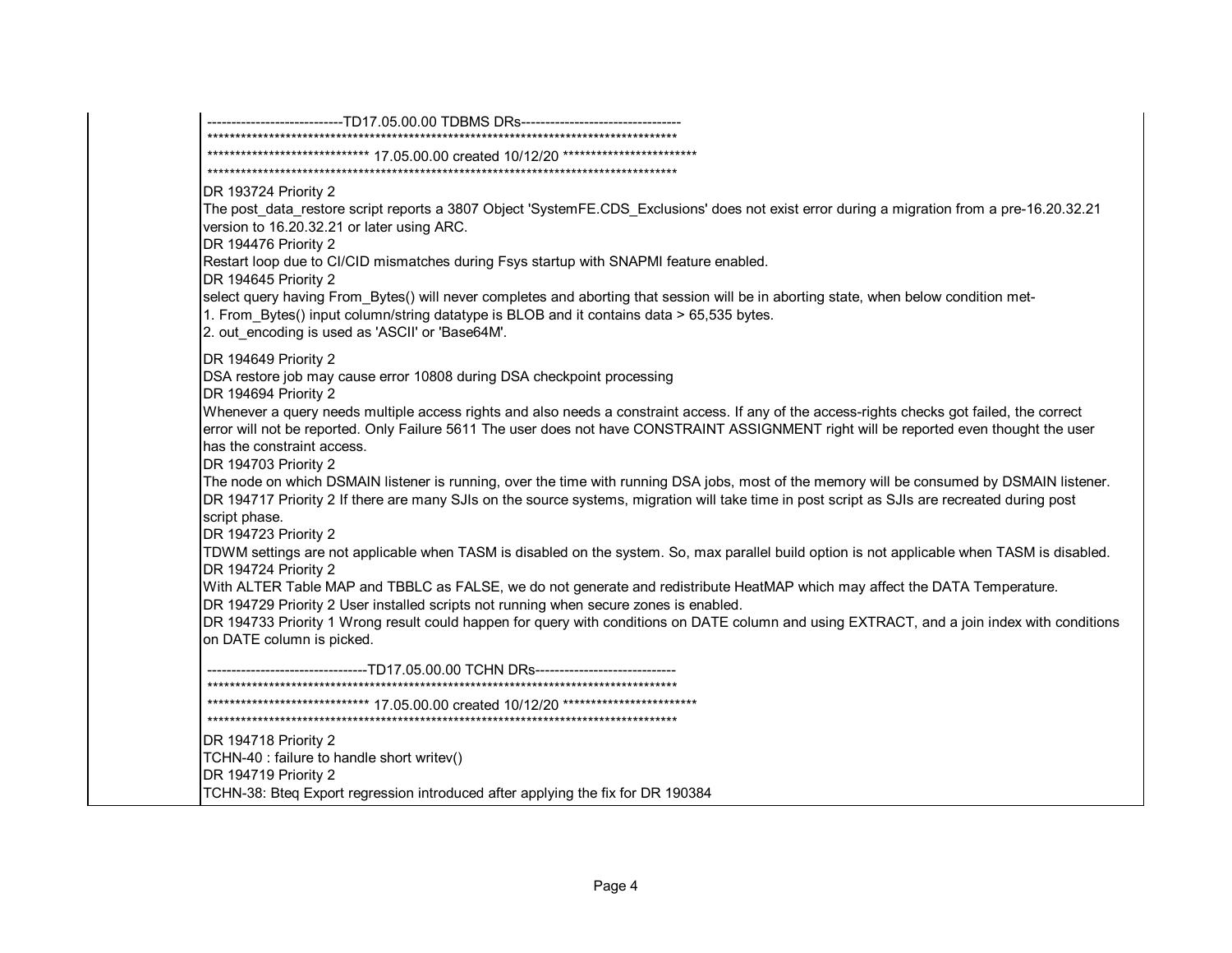#### **Operating Systems**

|                     | <b>Production</b>                                                                                                                                          |  |
|---------------------|------------------------------------------------------------------------------------------------------------------------------------------------------------|--|
| <b>Reference ID</b> | <b>IDescription</b>                                                                                                                                        |  |
|                     | OSEDEV-10796 Dynaswap can enter a CPU bound loop which locks out handling of softirg kernal threads. This can result in Lost IO panics and ethernet driver |  |
|                     | Itimeouts.                                                                                                                                                 |  |
|                     | Deployments: All                                                                                                                                           |  |

#### **Server Management Software**

| <b>Reference ID</b> | Description                                                |
|---------------------|------------------------------------------------------------|
| SM-30807            | ICVE-2020-26217 Xstream                                    |
| <b>ISM-30701</b>    | CVE-2017-16085<br>ICVE-2017-7525 & C<br>5 Jackson-databind |

#### **Known Issues**

#### **Multi-tenant Ecosystem**

| <b>Reference ID</b> | Description                                                                                                                          |
|---------------------|--------------------------------------------------------------------------------------------------------------------------------------|
| ECS-3264            | Description: Syntax error returned by File Upload                                                                                    |
|                     | <b>Workaround</b> : Ensure the database and table names do not have protected characters (e.g. -) and do not start with numerals.    |
|                     | Deployments: All                                                                                                                     |
| <b>IECS-3263</b>    | <b>Description:</b> Incorrect error message thrown when the endpoint is to a valid system but an invalid database                    |
|                     | Workaround: When receiving this error, verify whether the database has adequate space and if necessary expand the database capacity. |
|                     | Deployments: All                                                                                                                     |

#### **Native Object Store**

| <b>Reference ID</b> | Description                                                                                                                                                                                                                                                                                                                                                                                                                                                                                                   |
|---------------------|---------------------------------------------------------------------------------------------------------------------------------------------------------------------------------------------------------------------------------------------------------------------------------------------------------------------------------------------------------------------------------------------------------------------------------------------------------------------------------------------------------------|
| NOS-5473            | Description: All AMP WRITE NOS query on Row Table is treated as group-AMP query and TDWMAIIAmpFlag is updated as NULL. This will<br>cause TASM to incorrectly classify these queries as non ALL AMP.<br>Workaround: There are two ways to workaround the issue by either using a system throttle or workload. Please see Knowledge Article KB0036037.<br><b>Platform: 17.05 Write NOS</b>                                                                                                                     |
| NOS-4929            | Description:<br>WRITE NOS: Observed error in function WRITE NOS: UnknownERROR<br>When using Ceph storage, it is possible for the server to be overloaded causing the UnknownError to be returned.<br>Workaround: Check Ceph storage for degraded status and fix the degraded issue. Reducing the load on the storage may also help. Lastly, if<br>available, upgrading to a later version of the NOS connector package may also help resolve the issue.<br><b>Platform: 17.05 Write NOS with Ceph storage</b> |